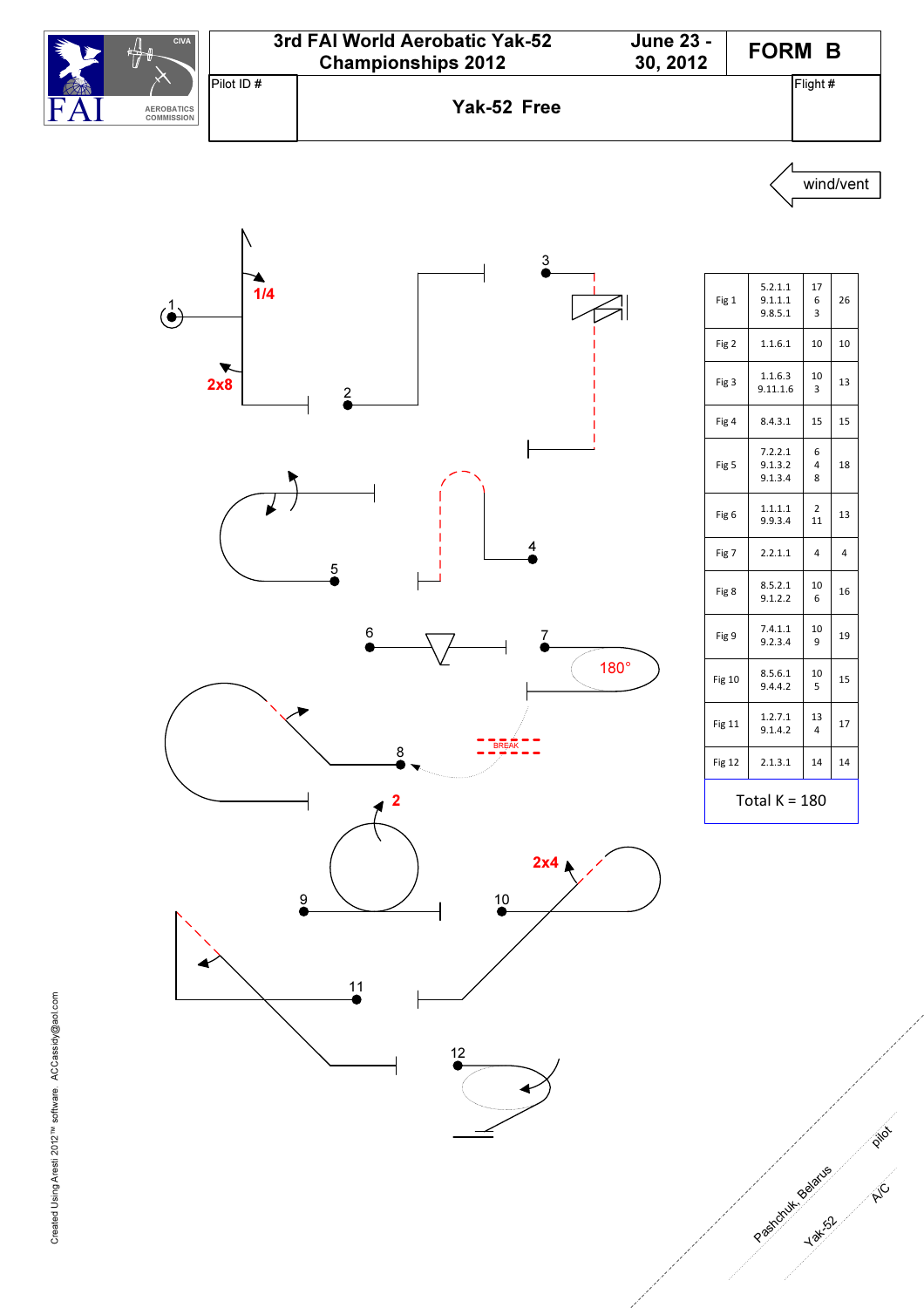

Created Using Aresti 2012<sup>TM</sup> software. ACCassidy@aol.com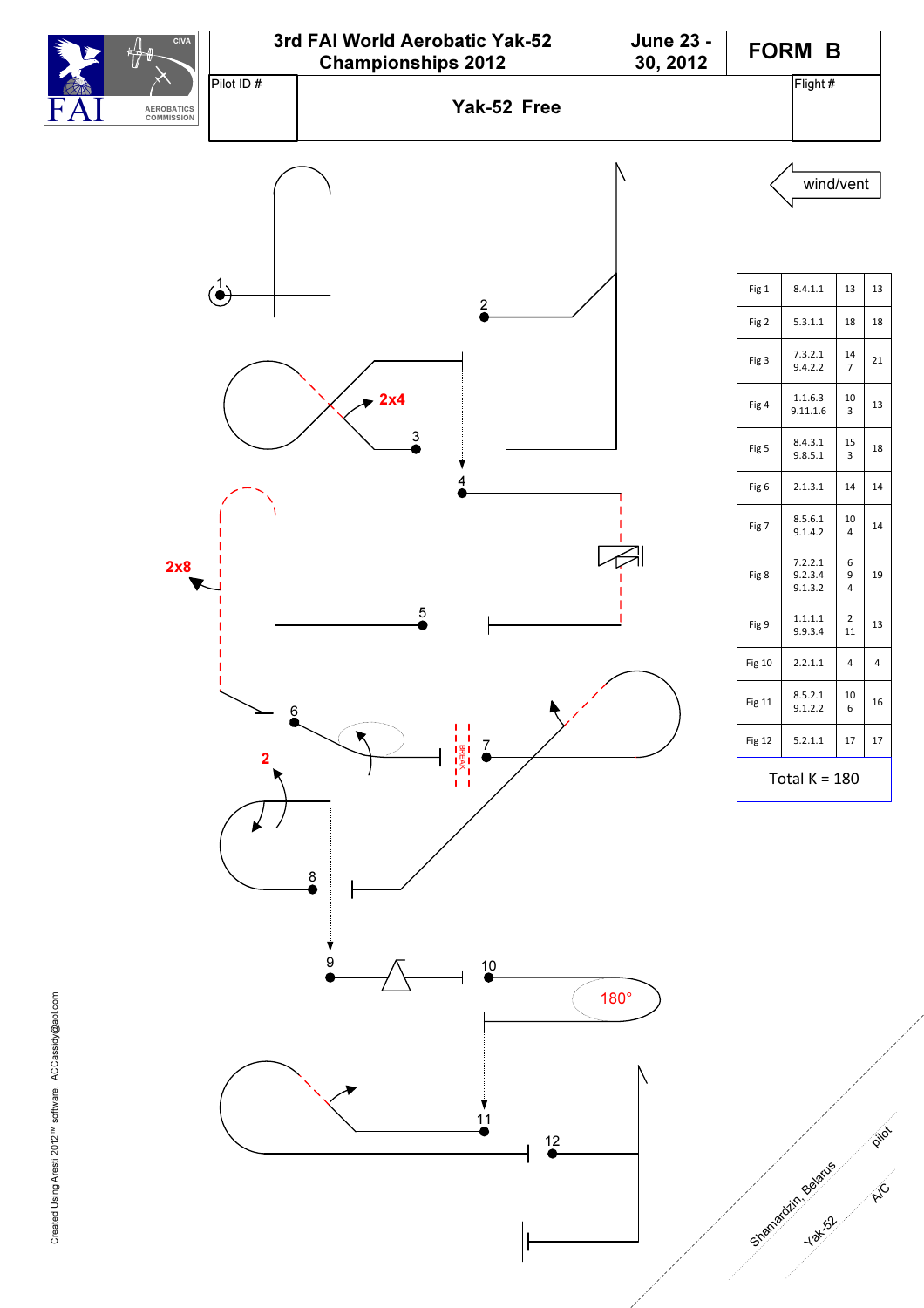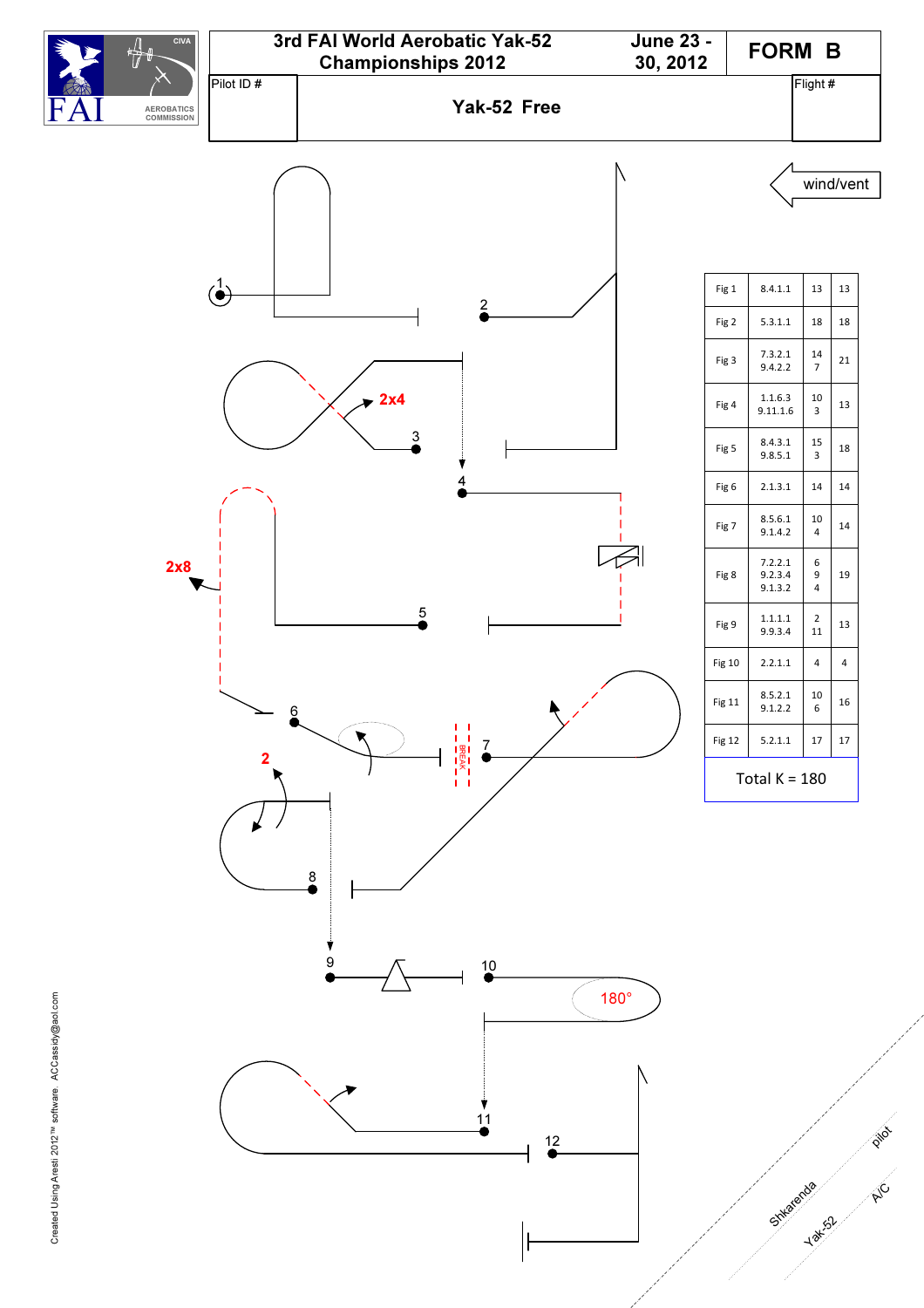



7  $\begin{array}{c|c} 7 \\ 10 \end{array}$  17

10 3 13

10 7 17

17  $\overline{3}$ 20

13 2 15

15 4 19

6 4 8 18

2  $\begin{array}{c|c} 2 & 13 \\ 11 & \end{array}$ 

10 4 14

6 9 15

p i/ot

**PHC** 

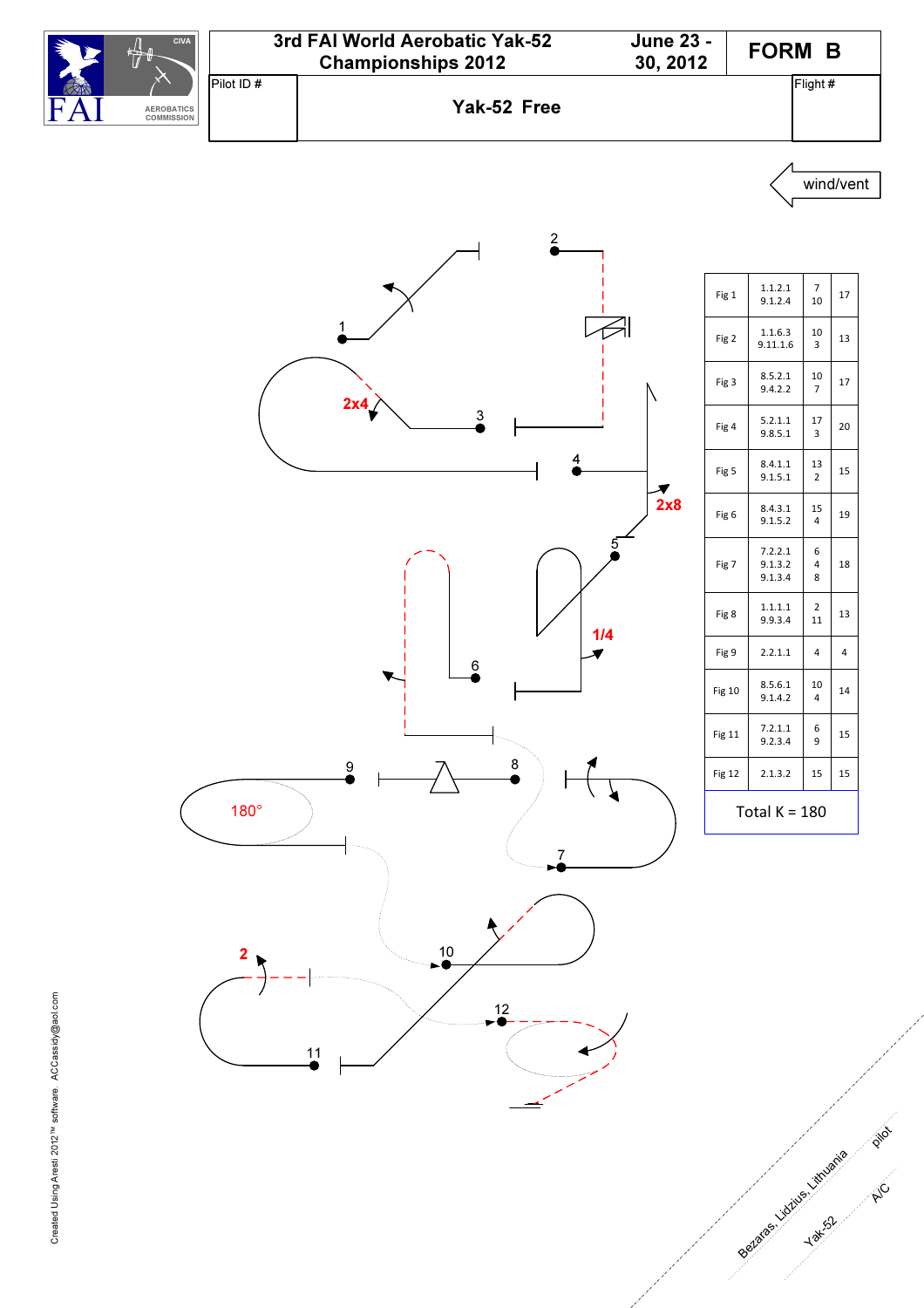![](_page_4_Figure_0.jpeg)

![](_page_4_Figure_1.jpeg)

| Fig 1            | 1.1.6.1                       | 10                   | 10 |
|------------------|-------------------------------|----------------------|----|
| Fig 2            | 1.1.6.3<br>9.11.1.6           | 10<br>3              | 13 |
| Fig 3            | 7.4.1.1<br>9.2.3.4            | 10<br>9              | 19 |
| Fig 4            | 8.5.2.1<br>9.1.2.2            | 10<br>6              | 16 |
| Fig <sub>5</sub> | 1.1.2.1<br>9.1.2.4            | 7<br>10              | 17 |
| Fig 6            | 7.2.3.3<br>9.9.3.2            | 6<br>11              | 17 |
| Fig 7            | 8.4.1.1<br>9.1.5.1            | 13<br>$\overline{2}$ | 15 |
| Fig 8            | 5.2.1.1<br>9.8.5.1            | 17<br>3              | 20 |
| Fig 9            | 1.2.7.1<br>9.1.4.2            | 13<br>$\overline{4}$ | 17 |
| <b>Fig 10</b>    | 7.2.2.1<br>9.9.3.4<br>9.4.3.2 | 6<br>11<br>5         | 22 |
| Fig 11           | 2.1.3.1                       | 14                   | 14 |
| Total $K = 180$  |                               |                      |    |

p in

A/C

Lacanabas - Litruania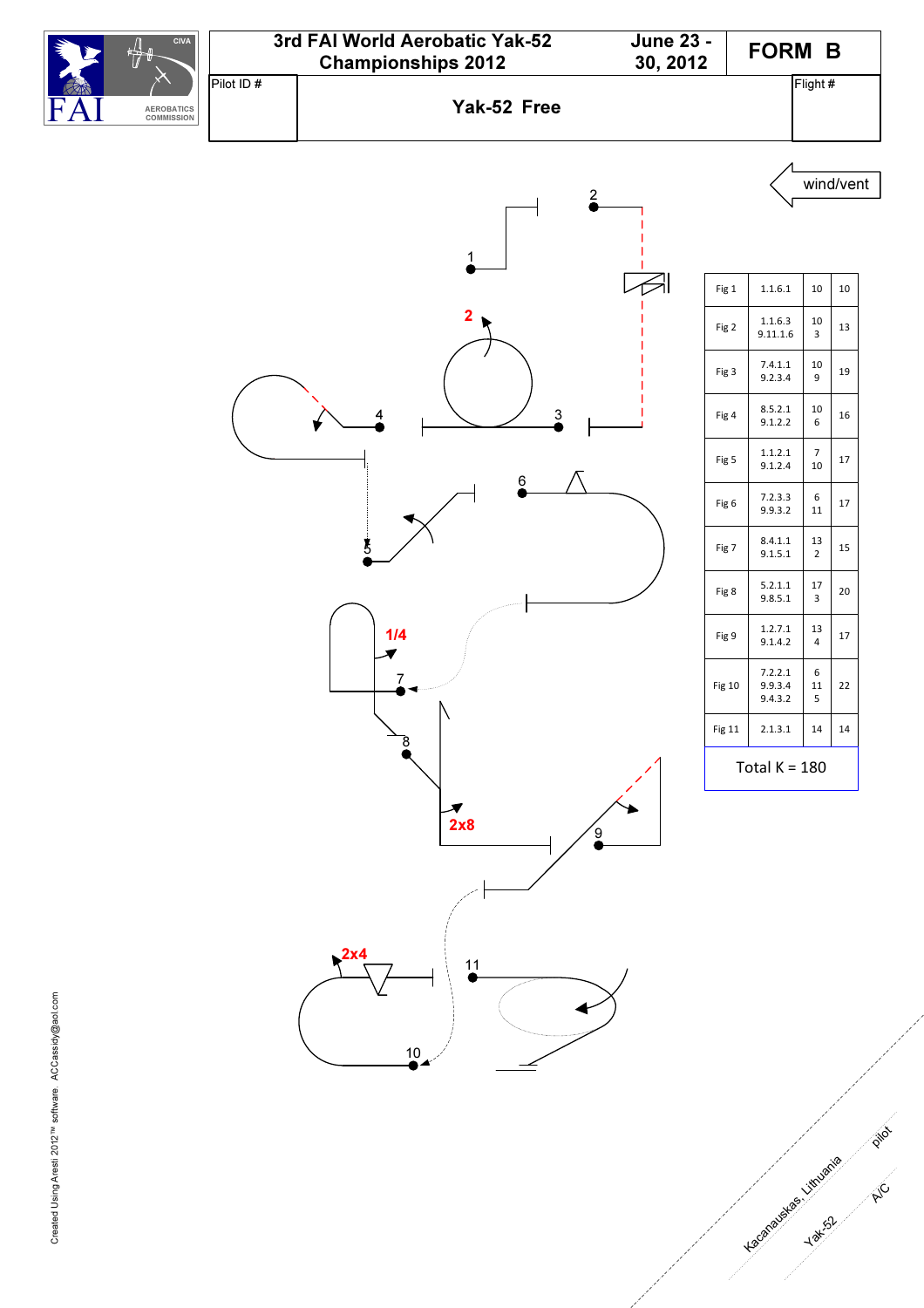![](_page_5_Figure_0.jpeg)

![](_page_5_Figure_2.jpeg)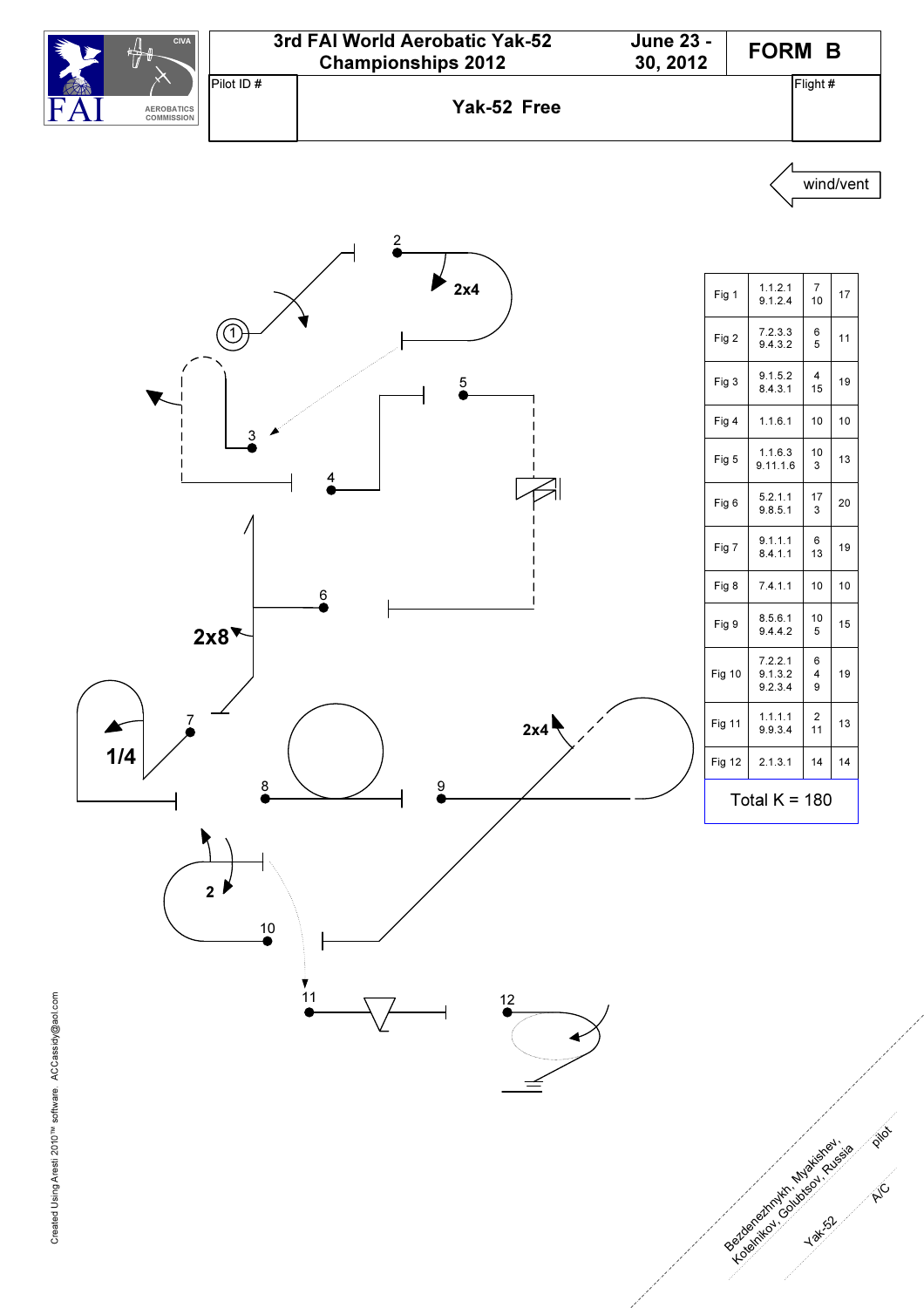![](_page_6_Figure_0.jpeg)

![](_page_6_Figure_1.jpeg)

| Fig 1           | 1.1.2.1<br>9.1.2.4            | $\overline{7}$<br>10 | 17 |
|-----------------|-------------------------------|----------------------|----|
| Fig 2           | 1.1.6.3<br>9.11.1.6           | 10<br>3              | 13 |
| Fig 3           | 7.4.1.1                       | 10                   | 10 |
| Fig 4           | 8.4.1.1<br>9.1.5.2            | 13<br>4              | 17 |
| Fig 5           | 1.1.6.1                       | 10                   | 10 |
| Fig 6           | 7.2.3.3<br>9.4.3.2            | 6<br>5               | 11 |
| Fig 7           | 5.2.1.1<br>9.8.5.1            | 17<br>3              | 20 |
| Fig 8           | 8.4.3.1<br>9.1.1.1            | 15<br>6              | 21 |
| Fig 9           | 8.5.6.1<br>9.4.4.2            | 10<br>5              | 15 |
| <b>Fig 10</b>   | 7.2.2.1<br>9.1.3.2<br>9.2.3.4 | 6<br>4<br>9          | 19 |
| Fig 11          | 1.1.1.1<br>9.9.3.4            | $\overline{2}$<br>11 | 13 |
| <b>Fig 12</b>   | 2.1.3.1                       | 14                   | 14 |
| Total $K = 180$ |                               |                      |    |

p in

A/C

Dadykin Plotflied, Anton ova, Ru<sup>be</sup>sia

Yak<sub>52</sub>

 $10<sub>4</sub>$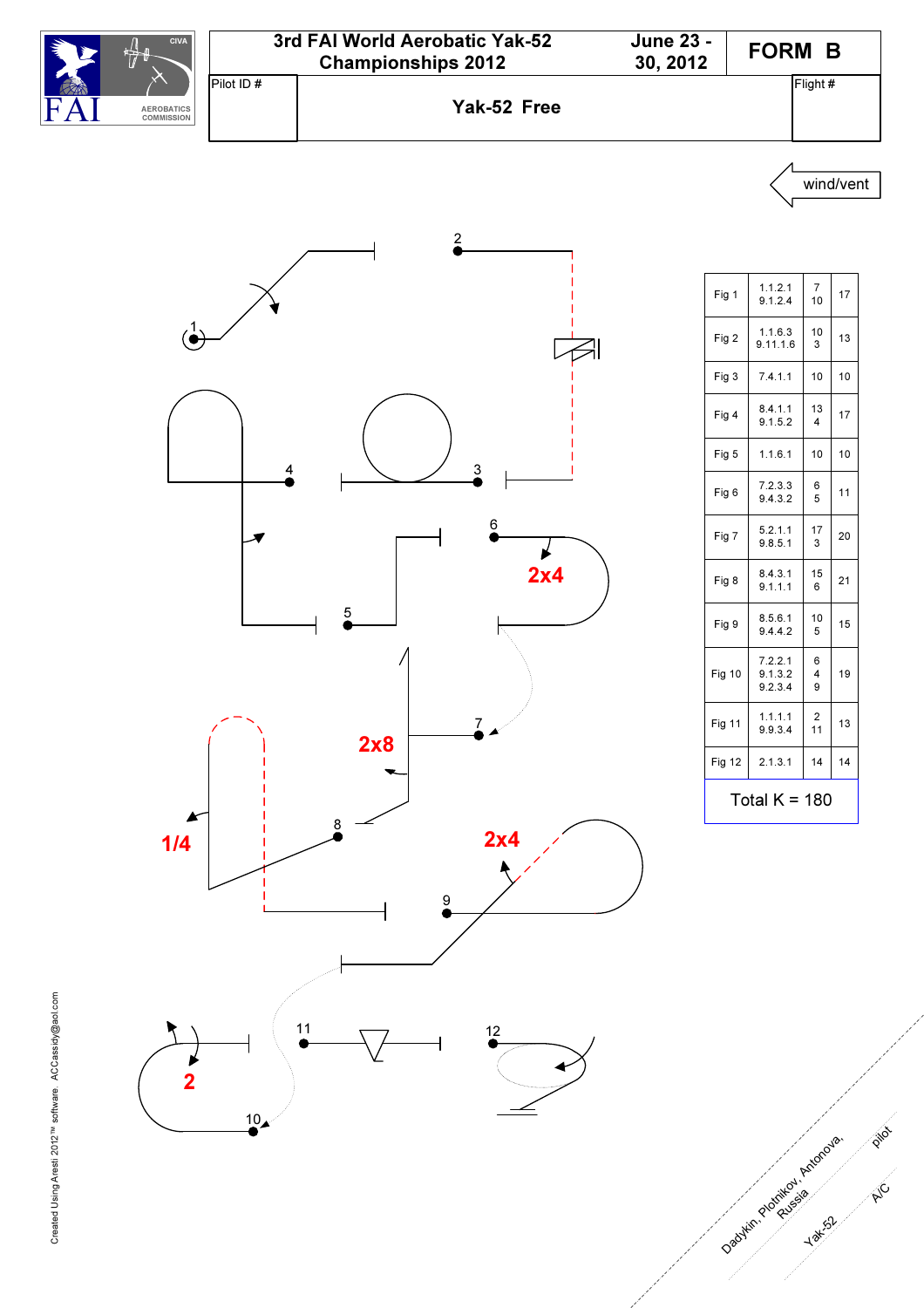![](_page_7_Figure_0.jpeg)

![](_page_7_Figure_1.jpeg)

zus zila

Yak<sub>52</sub>

A/C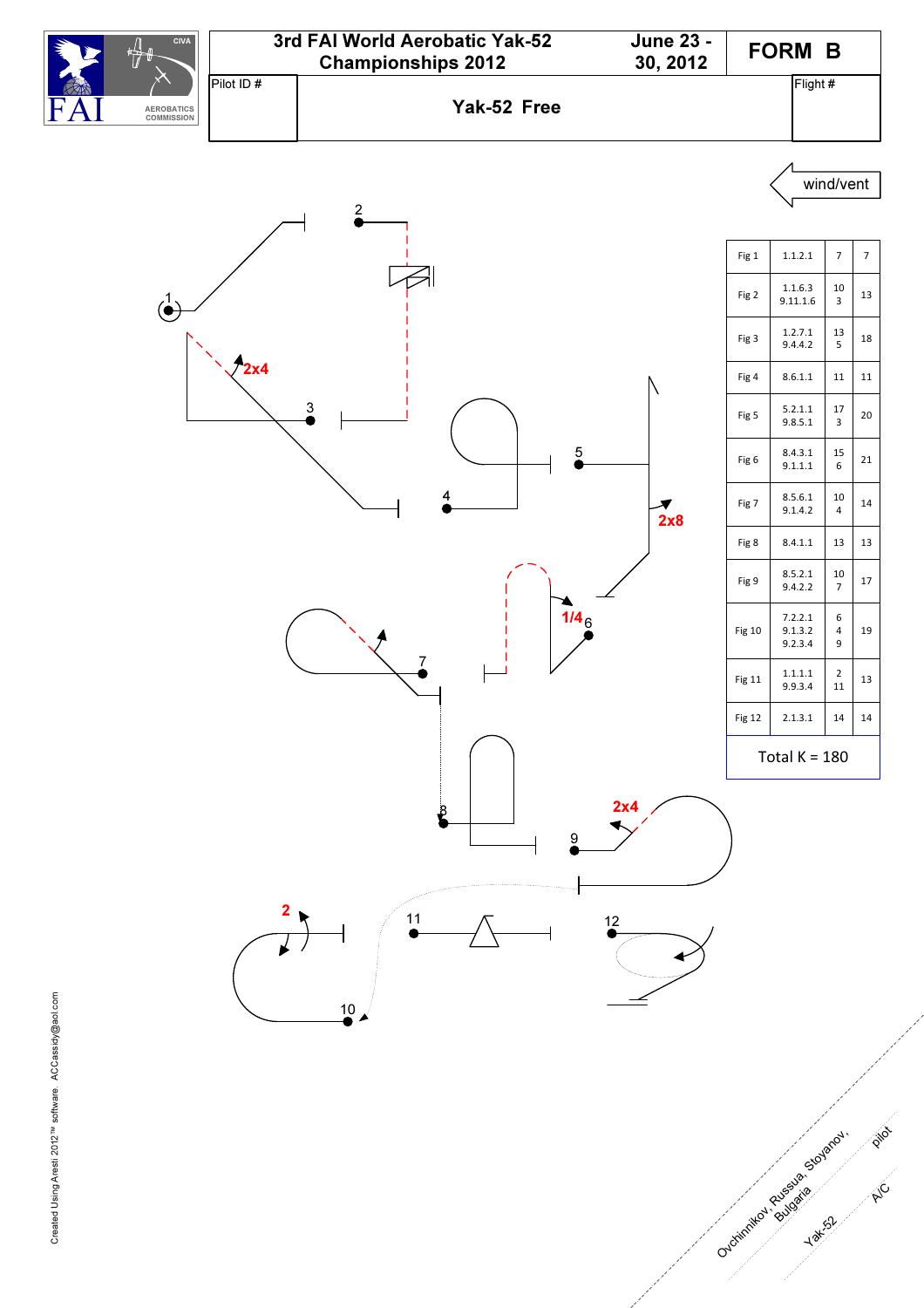![](_page_8_Figure_0.jpeg)

![](_page_8_Figure_1.jpeg)

![](_page_8_Figure_2.jpeg)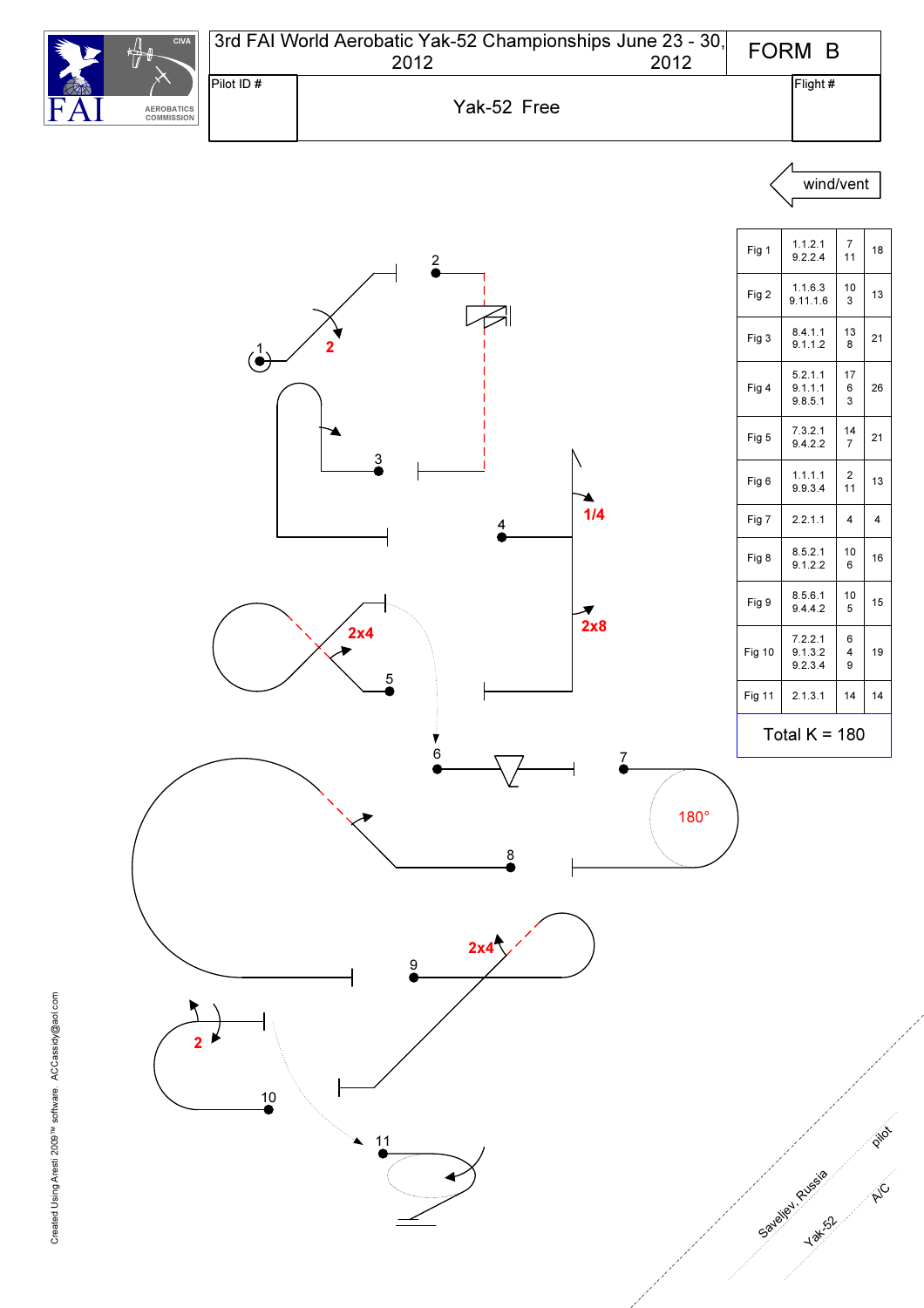![](_page_9_Figure_0.jpeg)

![](_page_9_Figure_1.jpeg)

| Fig 1           | 8.4.1.1                       | 13                                     | 13 |
|-----------------|-------------------------------|----------------------------------------|----|
| Fig 2           | 1.1.6.1                       | 10                                     | 10 |
| Fig 3           | 1.1.6.3<br>9.11.1.6           | 10<br>3                                | 13 |
| Fig 4           | 7.4.1.1<br>9.2.3.4            | 10<br>9                                | 19 |
| Fig 5           | 1.2.7.1<br>9.4.4.2            | 13<br>5                                | 18 |
| Fig 6           | 5.2.1.1<br>9.8.5.1            | 17<br>3                                | 20 |
| Fig 7           | 8.4.3.1<br>9.1.1.1            | 15<br>6                                | 21 |
| Fig 8           | 7.2.2.1<br>9.4.3.2            | 6<br>5                                 | 11 |
| Fig 9           | 7.3.3.3<br>9.1.4.2            | 14<br>$\overline{\mathbf{4}}$          | 18 |
| <b>Fig 10</b>   | 7.2.1.1                       | 6                                      | 6  |
| <b>Fig 11</b>   | 1.1.1.4<br>9.1.3.2<br>9.9.3.4 | $\overline{2}$<br>$\overline{4}$<br>11 | 17 |
| <b>Fig 12</b>   | 2.1.3.1                       | 14                                     | 14 |
| Total $K = 180$ |                               |                                        |    |

p in

A/C

Khazivan Russia

Yaks2

Created Using Aresti 2011<sup>TM</sup> software. ACCassidy@aol.com Created Using Aresti 2011™ software. ACCassidy@aol.com

The sequence has been checked by Aresti software and is free from detectable errors.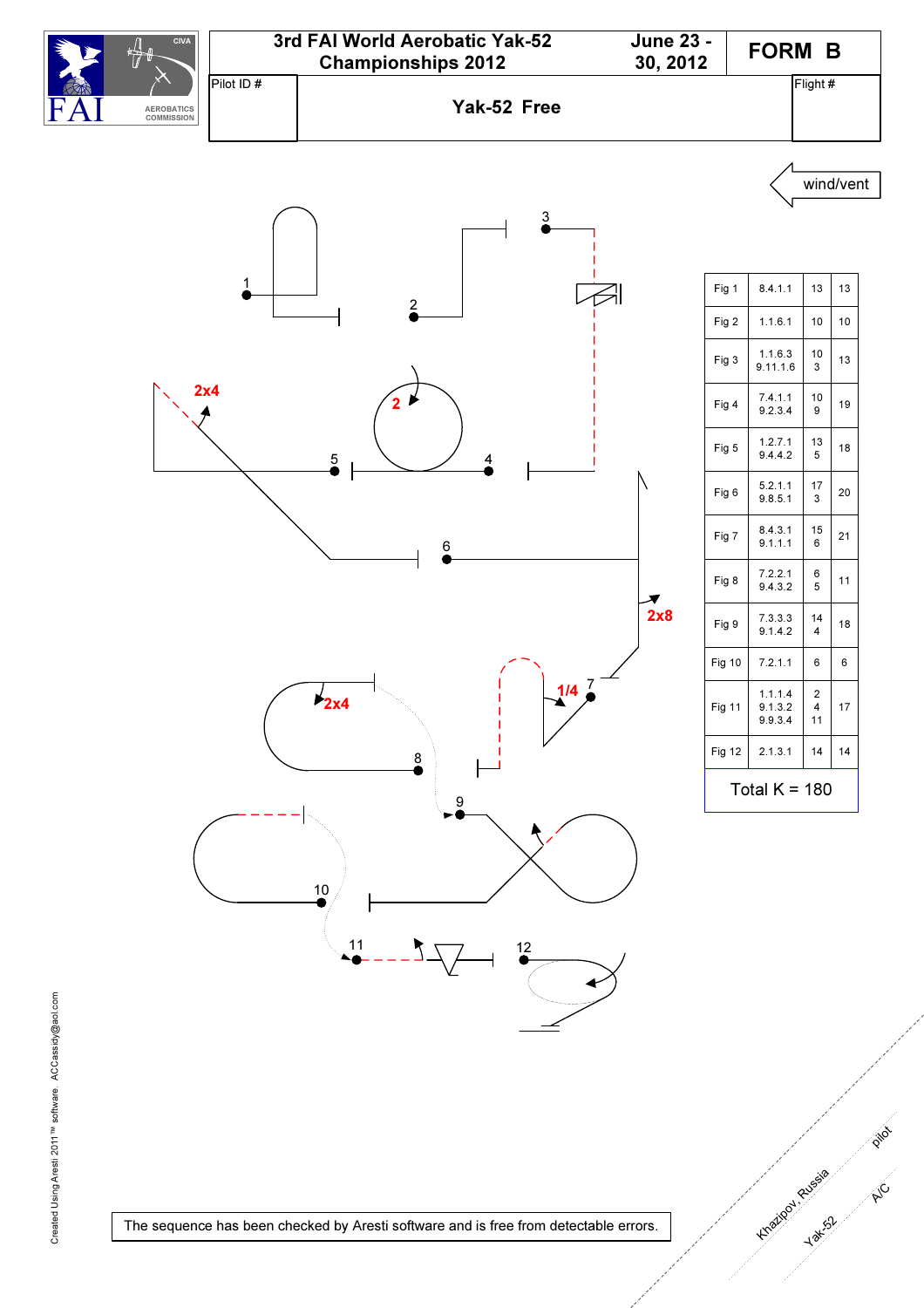![](_page_10_Figure_0.jpeg)

![](_page_10_Figure_1.jpeg)

p in

**A/C** 

Letusted Russie

![](_page_10_Figure_2.jpeg)

![](_page_10_Figure_3.jpeg)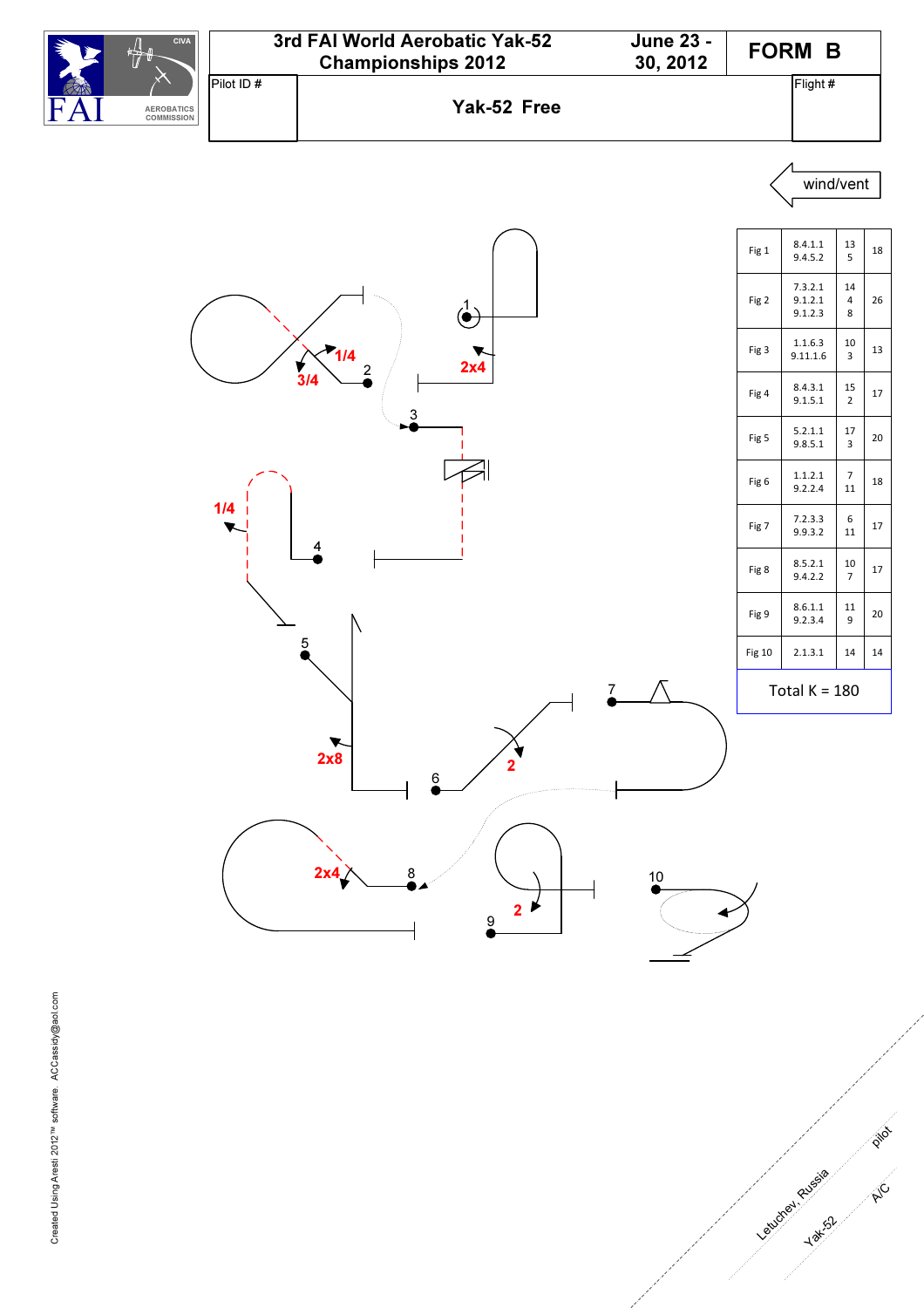![](_page_11_Picture_0.jpeg)

| 3rd FAI World Aerobatic Yak-52 Championships June 23 - 30,<br>2012<br>2012 |             |  | FORM B   |  |
|----------------------------------------------------------------------------|-------------|--|----------|--|
| Pilot ID#                                                                  |             |  | Flight # |  |
|                                                                            | Yak-52 Free |  |          |  |

![](_page_11_Figure_2.jpeg)

![](_page_11_Figure_3.jpeg)

| Fig 1         | 1.1.2.1<br>9.2.2.4            | $\overline{7}$<br>11         | 18             |  |
|---------------|-------------------------------|------------------------------|----------------|--|
| Fig 2         | 1.1.6.3<br>9.11.1.6           | 10<br>3                      | 13             |  |
| Fig 3         | 1.2.7.1<br>9.1.4.2            | 13<br>4                      | 17             |  |
| Fig 4         | 8.4.1.1<br>9.1.5.2            | 13<br>4                      | 17             |  |
| Fig 5         | 7.2.1.1                       | 6                            | 6              |  |
| Fig 6         | 2.1.3.2                       | 15                           | 15             |  |
| Fig 7         | 1.1.1.4<br>9.4.3.2            | 2<br>5                       | $\overline{7}$ |  |
| Fig 8         | 5.2.1.1<br>9.8.5.1            | 17<br>3                      | 20             |  |
| Fig 9         | 8.5.2.1<br>9.1.2.2            | 10<br>6                      | 16             |  |
| <b>Fig 10</b> | 7.4.1.1                       | 10                           | 10             |  |
| <b>Fig 11</b> | 7.2.2.1<br>9.1.3.2            | 6<br>$\overline{\mathbf{4}}$ | 10             |  |
| <b>Fig 12</b> | 8.5.3.3<br>9.1.3.6<br>9.9.3.4 | 10<br>10<br>11               | 31             |  |
|               | Total $K = 180$               |                              |                |  |

P i/o

A/C

Gotoache Hak-St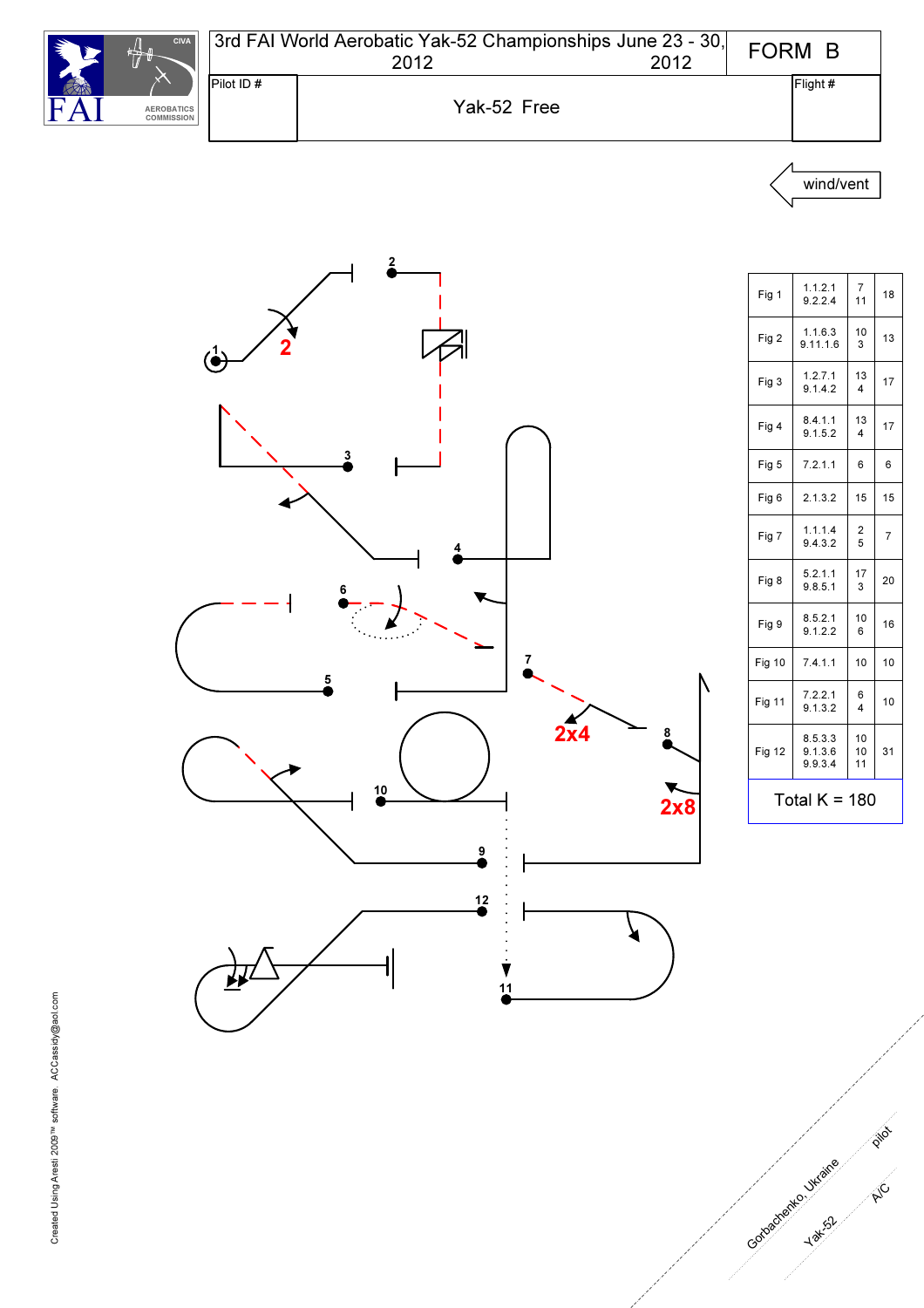![](_page_12_Figure_0.jpeg)

![](_page_12_Figure_2.jpeg)

| Fig 1            | 1.2.3.1<br>9.8.2.2                       | 12<br>9              | 21 |
|------------------|------------------------------------------|----------------------|----|
| Fig 2            | 8.4.3.1<br>9.1.5.2                       | 15<br>$\overline{4}$ | 19 |
| Fig 3            | 1.1.2.1<br>9.9.2.4                       | $\overline{7}$<br>13 | 20 |
| Fig 4            | 1.1.6.3<br>9.11.1.6                      | 10<br>3              | 13 |
| Fig <sub>5</sub> | 8.5.2.1<br>9.1.2.4<br>9.1.2.2<br>9.2.3.4 | 10<br>10<br>6<br>9   | 35 |
| Fig 6            | 2.2.1.1                                  | 4                    | 4  |
| Fig 7            | 8.4.15.1<br>9.4.2.2                      | 12<br>7              | 19 |
| Fig 8            | 7.4.1.1<br>9.1.3.4                       | 10<br>8              | 18 |
| Fig 9            | 5.2.1.1                                  | 17                   | 17 |
| <b>Fig 10</b>    | 2.1.3.1                                  | 14                   | 14 |
| Total K = 180    |                                          |                      |    |

p in

A/C

Davydkin Juzaire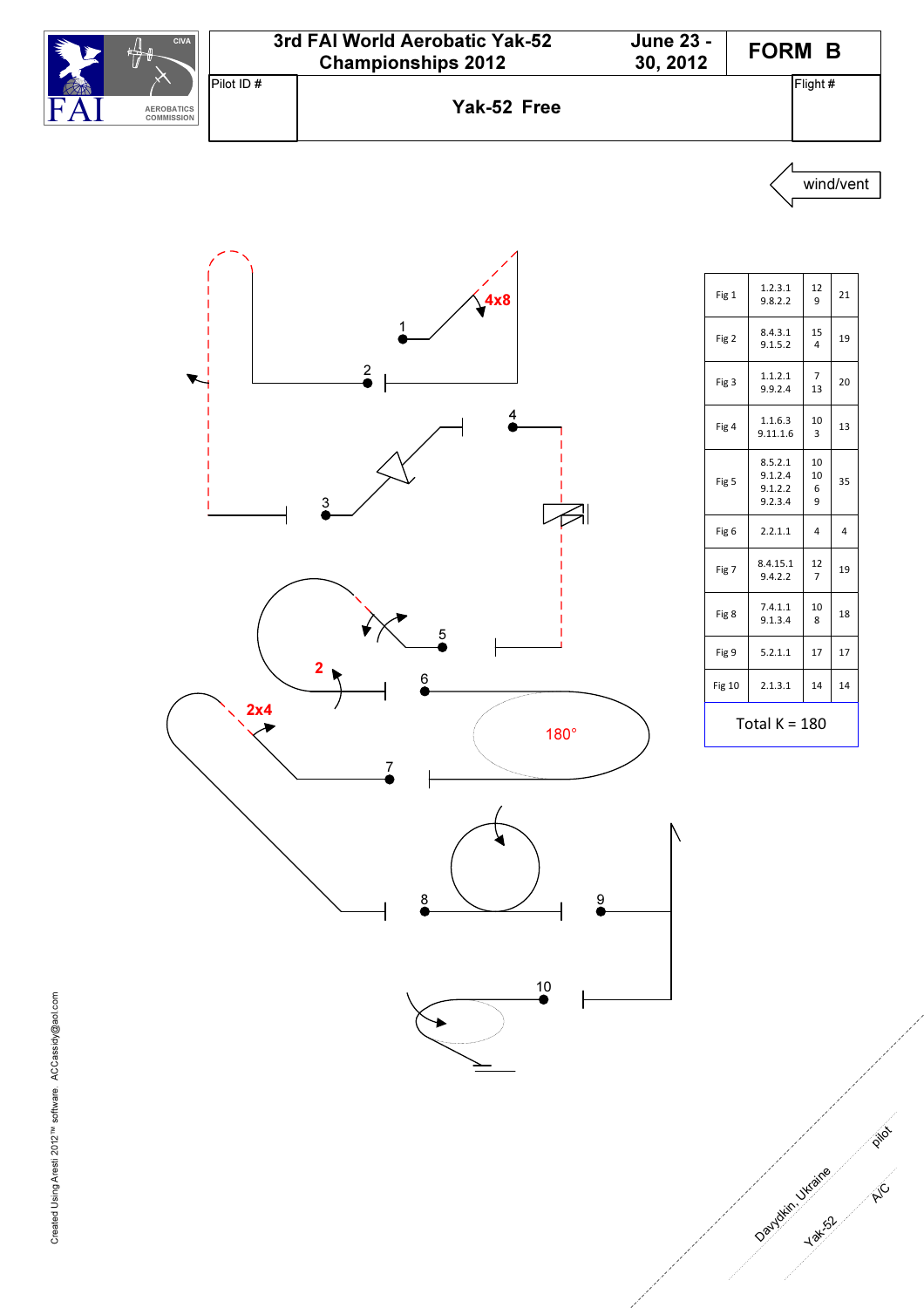![](_page_13_Figure_0.jpeg)

![](_page_13_Figure_1.jpeg)

| Fig 1            | 1.1.2.1                       | $\overline{7}$            | $\overline{7}$ |  |
|------------------|-------------------------------|---------------------------|----------------|--|
| Fig 2            | 1.1.6.3<br>9.11.1.6           | 10<br>3                   | 13             |  |
| Fig 3            | 7.2.1.1                       | 6                         | 6              |  |
| Fig 4            | 7.2.1.4<br>9.2.3.4            | 6<br>9                    | 15             |  |
| Fig <sub>5</sub> | 1.2.7.1<br>9.1.4.2            | 13<br>$\overline{4}$      | 17             |  |
| Fig 6            | 8.4.3.1<br>9.8.1.1            | 15<br>$\overline{7}$      | 22             |  |
| Fig 7            | 8.4.1.1<br>9.1.5.1            | 13<br>2                   | 15             |  |
| Fig 8            | 5.2.1.1                       | 17                        | 17             |  |
| Fig 9            | 5.3.1.1                       | 18                        | 18             |  |
| Fig 10           | 8.5.6.1<br>9.4.4.2            | 10<br>5                   | 15             |  |
| Fig 11           | 7.2.2.1<br>9.1.3.2<br>9.9.3.4 | 6<br>$\overline{4}$<br>11 | 21             |  |
| Fig 12           | 2.1.2.1                       | 14                        | 14             |  |
| Total K = 180    |                               |                           |                |  |

p in

 $\gamma_C$ 

Yakasevich , Krynteski , Ukraine

Yak<sub>52</sub>